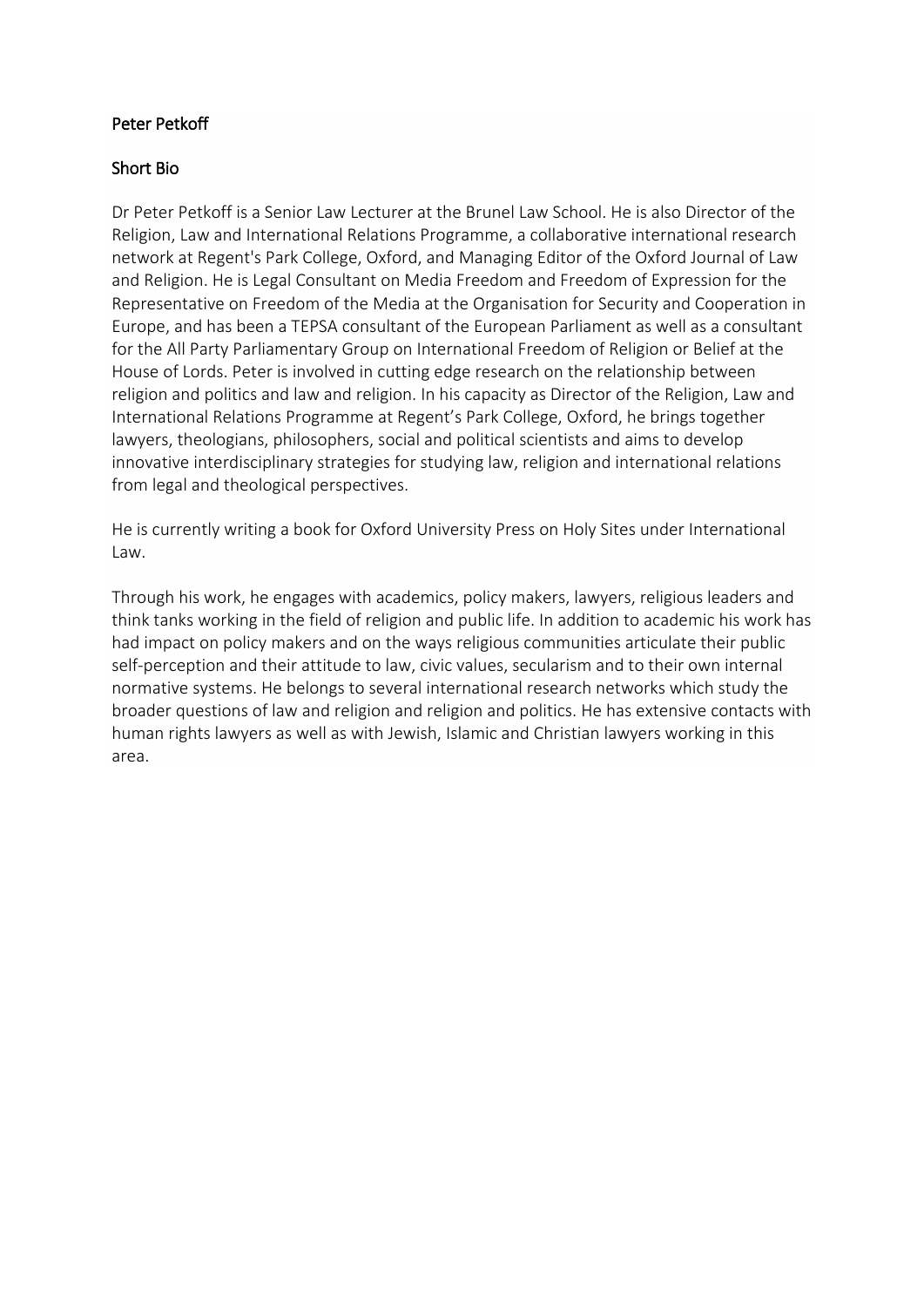## Peter Petkoff

#### **Statement**

For more than ten years I have been involved in cutting edge research on the relationship between religion and politics and law and religion, presenting papers at high impact events, managing research projects and convening major international conferences.

I take a particular research interest in interdisciplinary approaches to legal protection of places of worship and the protection of tangible and intangible forms of religious cultural heritage, which increasingly intersect with other concerns, including innovation, sustainable development and security.

I have long recognised the importance of bringing together academics and policy makers and have done this in my role as Director of the Religion, Law and International Relations Programme at Regent's Park College, Oxford, and as part of several international research networks, which study the broader questions of law, religion and politics. I am also Managing Editor of a peer-reviewed international journal of law and religion and in this capacity convene the Oxford Journal of Law and Religion Academy, which runs policy and academic events in the UK and overseas. I am also one of the conveners of the annual G20 Inter-Faith Summit on Religion and Development.

By my experience and multi-vectored interdisciplinary and policy-oriented perspectives I will support and further strengthen the EUARE's commitment to research, teaching excellence and international collaboration.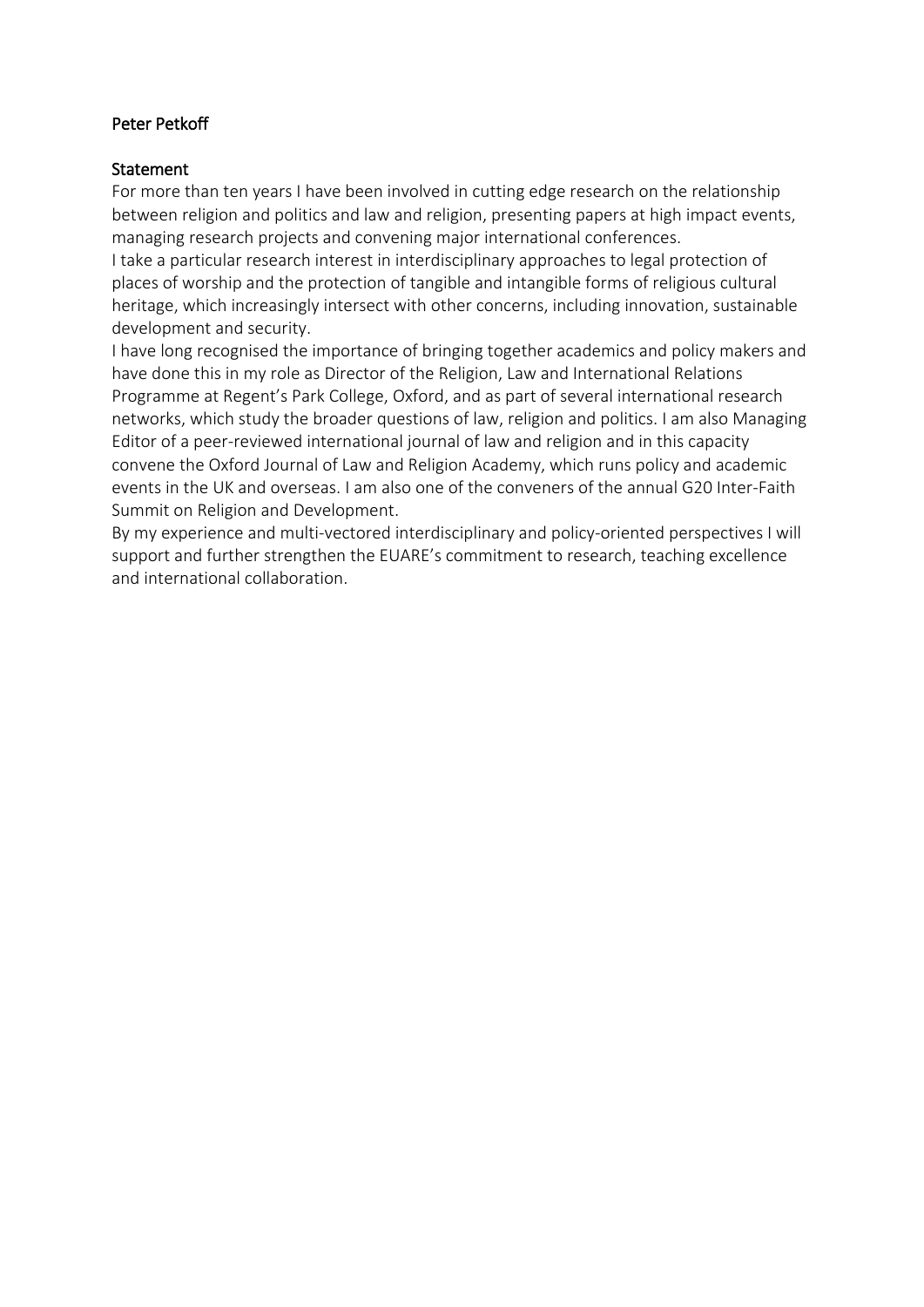Tel/Fax: 01865 513117<br>Email: 01865 913117 **RESEARCH INTERESTS**

Human Rights; Public and Private International Law; History and Theory of International Law; Cultural Heritage Protection; Law and Religion; Religion and Foreign Policy; Eastern Christian Studies; Political Theology; Philosophy

### **ACADEMIC APPOINTMENTS**

| <b>Lectureships</b>                                           |                                                                                                                                                                                                                                                                                                                                                                                                                                                                                          |
|---------------------------------------------------------------|------------------------------------------------------------------------------------------------------------------------------------------------------------------------------------------------------------------------------------------------------------------------------------------------------------------------------------------------------------------------------------------------------------------------------------------------------------------------------------------|
| $2008$ - present<br><b>Brunel University</b><br>School of Law | Law Lecturer/Senior Lecturer<br>Director of Law, Religion, Culture and Innovation Cluster<br>and the Centre for Entrepreneurship and Sustainability<br>International Dispute Settlement, Cultural Heritage<br>Protection, EU Law, Public Law, Intellectual Property,<br>Public International Law, Human Rights, Jurisprudence,<br>Media Law, Philosophical Foundations of Intellectual<br>Property, International Commercial Arbitration,<br><b>International Investment Arbitration</b> |
| 2008<br><b>Bristol University</b><br>School of Law            | Tutor in Intellectual Property                                                                                                                                                                                                                                                                                                                                                                                                                                                           |
| $2007 - 2008$<br>Buckingham School of Law                     | <b>Tutor and Lecturer</b><br>EU Law, Intellectual Property, International Law                                                                                                                                                                                                                                                                                                                                                                                                            |
| <b>EXTERNAL EXAMINER</b>                                      |                                                                                                                                                                                                                                                                                                                                                                                                                                                                                          |
| $2013$ - present                                              | Department of Area Studies,<br>University of Oxford<br>(Religion and Politics in Russia)                                                                                                                                                                                                                                                                                                                                                                                                 |
| 2013 - present<br>2017 - present                              | School of Law, Manchester University<br>(Law and Religion)<br>School of Law, Buckingham University                                                                                                                                                                                                                                                                                                                                                                                       |
|                                                               |                                                                                                                                                                                                                                                                                                                                                                                                                                                                                          |
| <b>Consultancies, Editorial and Research</b><br>Positions     |                                                                                                                                                                                                                                                                                                                                                                                                                                                                                          |
| 2018                                                          |                                                                                                                                                                                                                                                                                                                                                                                                                                                                                          |
| Outreach Aid to the Americas/US<br>Department of State        | Consultant, Freedom of Religion or Belief in Cuba<br>Advised the EU Envoy on Freedom of Religion or Belief<br>and the US Commission for International religious<br>Freedom on emerging challenges and opportunities in the<br>field of freedom of religion or belief in Cuba. Authored a<br>full-length report and proposed new strategies for the EU<br>External Action Service as part of the EU-Cuba Dialogue<br>Agenda.                                                              |
| $2014 - 2016$<br><b>Wilton Park</b>                           | Consultant for the Director of the Programme of Religion<br>and International Affairs                                                                                                                                                                                                                                                                                                                                                                                                    |

2014 - present Steering Committee Member

Home address: 1 Canterbury Road, Oxford, OX2 6LU Tel/Fax: 01865 513117 peter.petkoff@regents.ox.ac.uk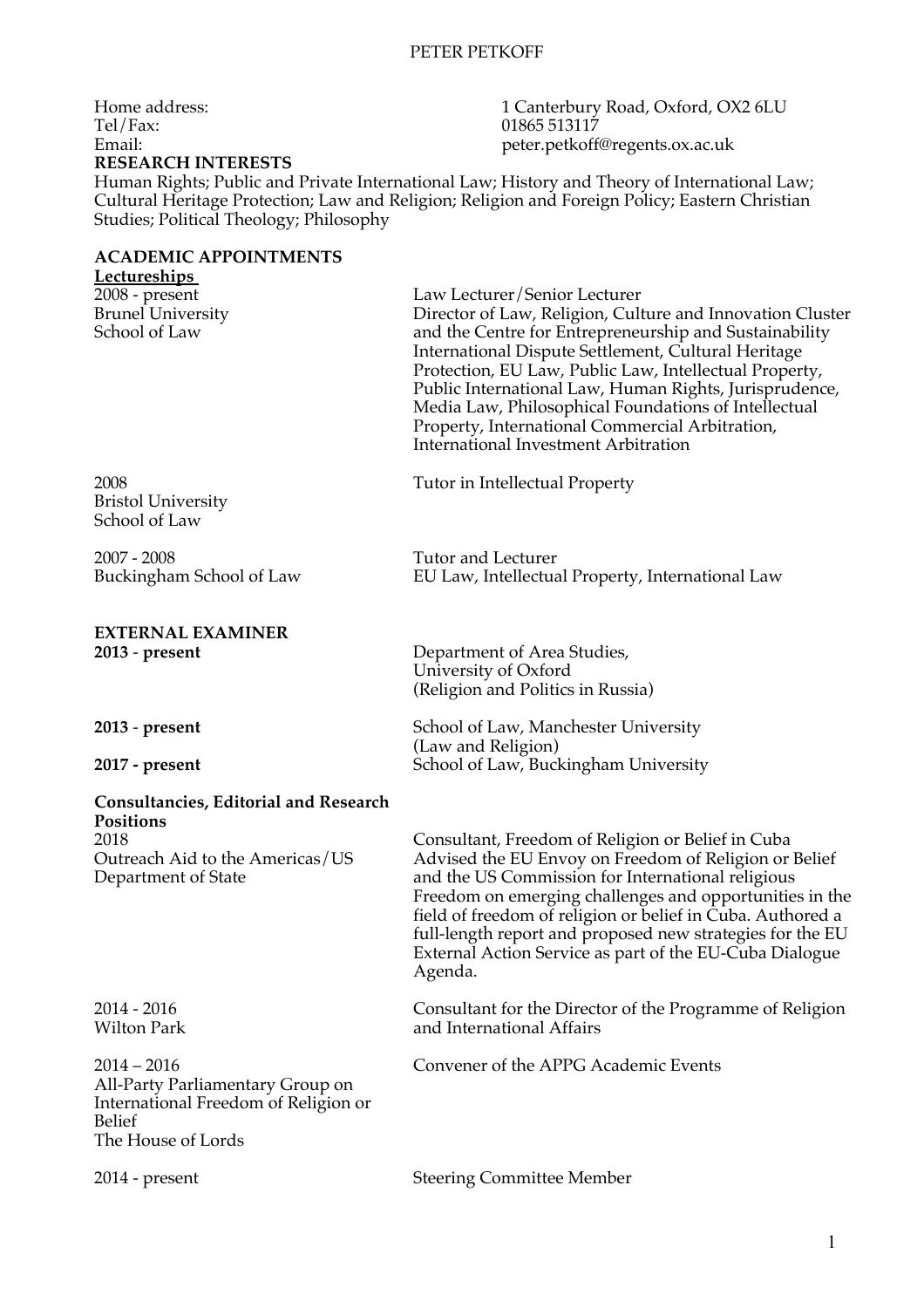G20 Interfaith Summit on Religion and Development

2014 - 2018 Trans - European Policy Studies Association

2012 – present Representative on Freedom of the Media Organisation for Security and Cooperation in Europe

2010 – present UK Foreign and Commonwealth Office

2010 - present Regent's Park College Oxford

2006 - 2008 Bristol University School of Law

April 2005 - September 2005 University of Exeter School of Law

2004 - 2005 Centre on Migration, Policy and Society (COMPAS) University of Oxford

2003 ETHOX, University of Oxford

#### **Visiting Fellowships and Research Advisory Positions**

2021- present Law and Religion Chair, Ramon Llull University, Barcelona Spain

2020 - present Resilience Fondazione per le Scienze Religiose Giovanni XXIII, Italy

2019 - present T20 Task Force 2020

2019 – present Coalition for Religious Equality and Inclusive Development (CREID) Institute of Development Studies University of Sussex

European Parliament Consultant Human Rights

Legal Consultant on Media Law, Media Freedom and Freedom of Expression in the OSCE Region Responsible for reviewing of Media legislation in the OSCE region and its compliance with international law and the OSCE commitments.

Consultant on Freedom of Religion or Belief and Freedom of Expression

Director of Religion, Law and International Relations Programme

Research Assistant Public International Law, Religious Freedom, Human Rights, Doctrinal and Qualitative research

Research Fellow / Family Law Qualitative research into European Community of Property Regimes (France, Sweden, Belgium and the Netherlands), their effects on married and cohabiting partners and their relevance to England and Wales

Research Assistant Qualitative/quantitative research: Changing Status, Changing Lives? The Socio-Economic Impact of EU Accession on Migrant Labour in the UK

Researcher UK Law and Genetic databases, Data Protection, Intellectual Property

#### Advisory Board Member

Member of the Advisory Board

Member of the Think-Tanks 20 Task force responsible for the preparation of policy recommendation for the G20 Summit in Saudi Arabia (STG17 in connection with STG16)

Member of the Academic Advisory Board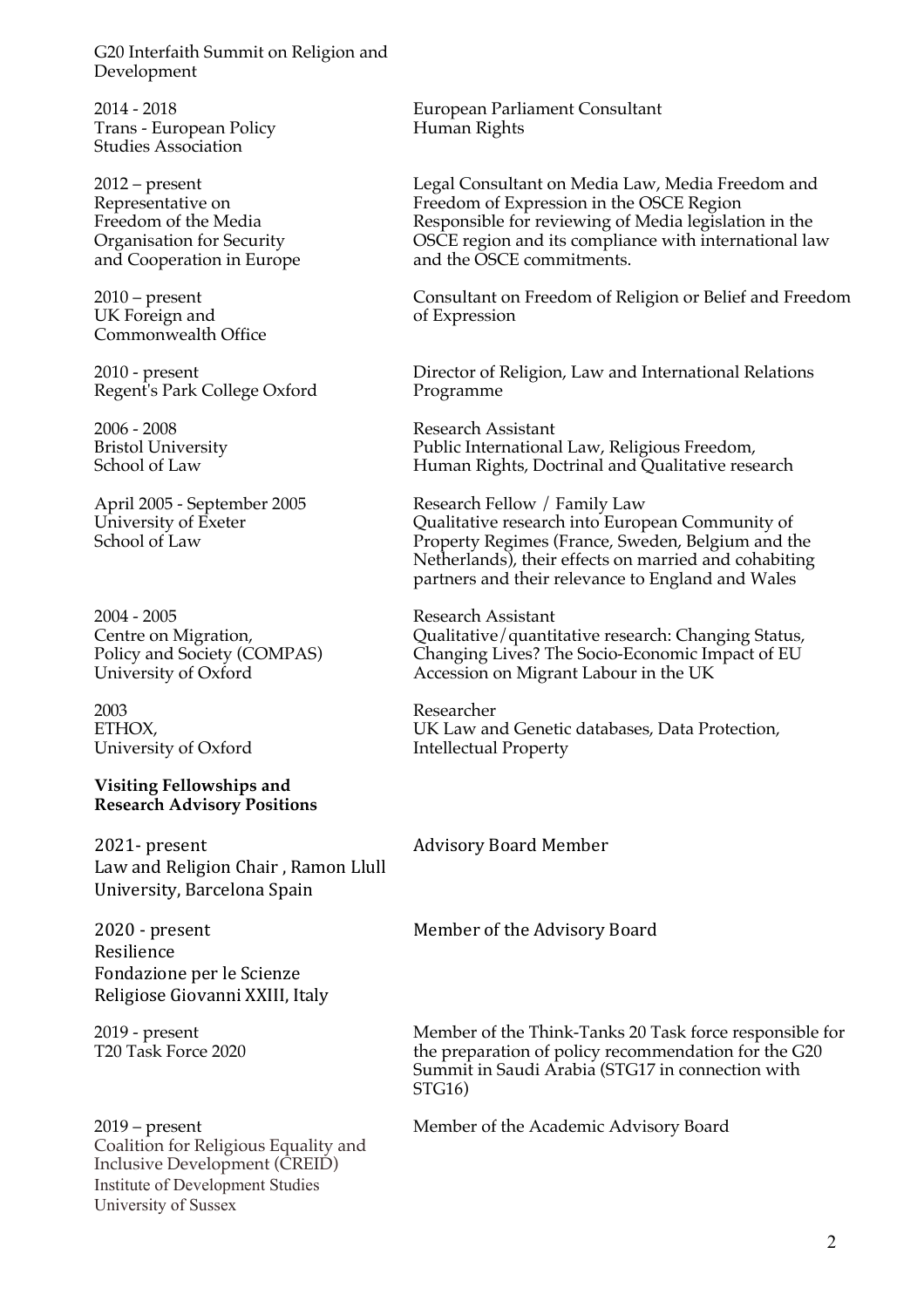2019 – present International Roundtable for Semiotics of Law

2019 – present University of Bologna

2015 – present KU Leuven

2011 - 2013 Centre of the Study of Religion and Public Life Kellogg College, Oxford

2009 – 2010 DAAD Visiting Scholar

2008 - present Centre for Religion and Culture Regent's Park College University of Oxford

2008 - 2013 School of Law Bristol University

2008 - present Centre for Intelligence and Security Studies Brunel University

2005 – 2006 Istituto Utrisque Iuris, Pontificia Università Lateranense, Pontificia Università Gregoriana, Pontificio Istituto Orientale Rome

1996 – 1997 Balliol College, Oxford

#### **Editorial Positions**

2011 - present Oxford Journal of Law and Religion

2018 – present International Journal for the Semiotics of Law

2017 – present International and Comparative Law Quarterly

Member of the Academic Advisory Board

Visiting Professor, International Investment Arbitration, Law of the World Trade Organisation

Onclin Visiting Professor in Law and Religion

Member of the Academic Advisory Board

Stiftung Maximilianeum Leopold Wenger Institut Stephan Kuttner Intsitut LMU Munich Collaborative seminars with Prof Peter Landau, LMU Munich Visiting Research at the Max Planck Institute for Intellectual Property, Competition and Tax Law

Research Associate in Law and Religion

Research Fellow

Research Fellow Religion, Counter - Terrorism and International Law, Piracy, International Humanitarian Law, Data Protection

Visiting Scholar

OTEP/Chievening Visiting scholar

Editor-in-Chief/Managing Editor

Peer Reviewer

Peer Reviewer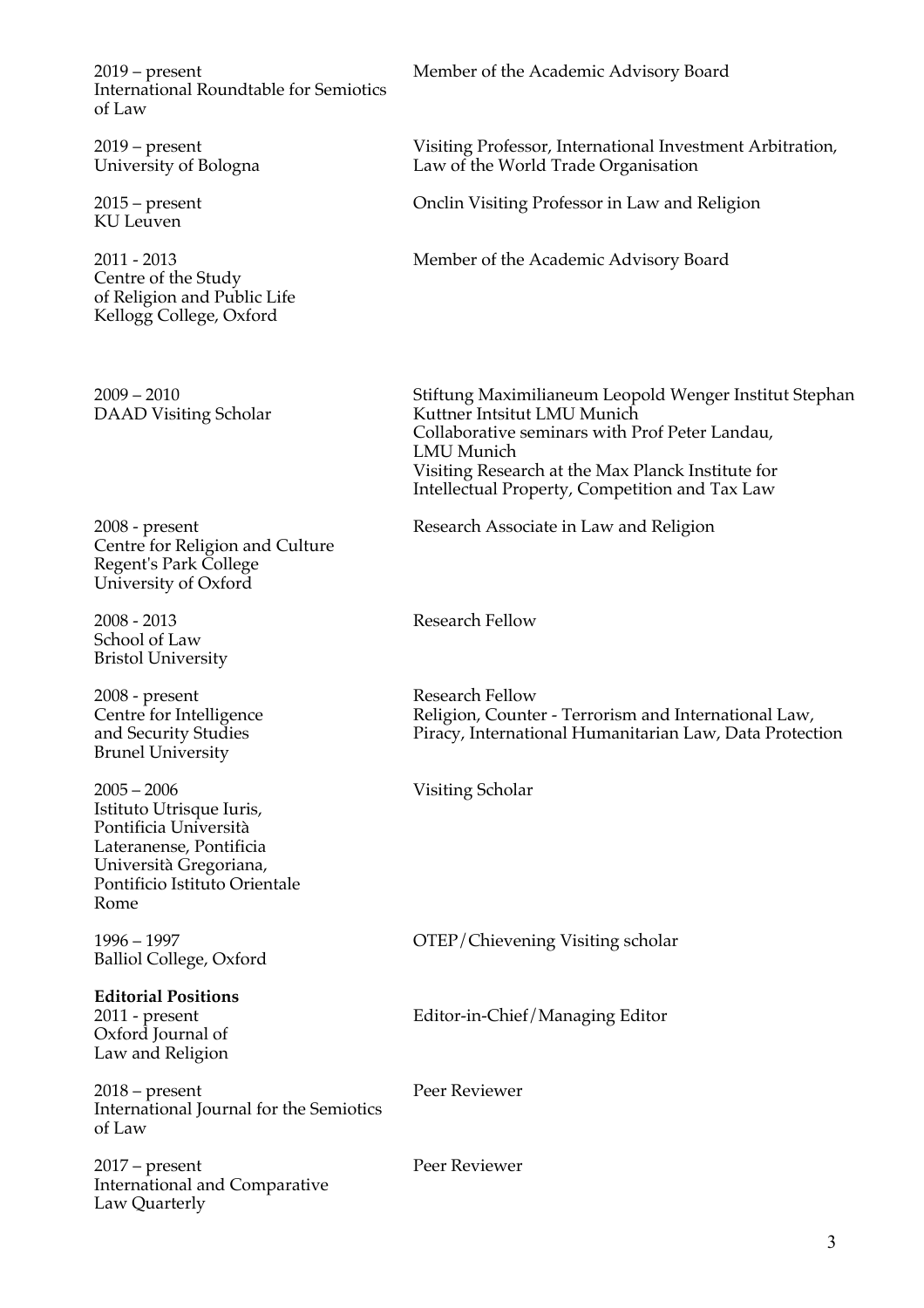2017 – present Oxford Journal of Legal Studies

2017 – present Human Rights Law Review

2011 - Present European Journal of Law and Technology

2010 - present Quaderni di Diritto e Politica Ecclesiastica

2010 – present Oxford University Press

2012 – present Routledge Taylor and Francis

 $2005 - 2010$ Religion, State and Society

**Media Appearances** G20 Interfaith Forum Blog 6 October 2020

BBC World Service Russian Section 16 July 2020

Corriere della Sera La Lettura No 379 3 March 2019, p. 21 Italian Bar Association News Channel 27 June 2017

BBC World Service Russian Section 12 May 2017

BBC World Service Russian Section 12 May 2017

Pemtousia TV Channel 15 June 2016

**EDUCATION** 2002 - 2008 Balliol College, Oxford

1999 - 2004 University of Leeds Peer Reviewer

Peer Reviewer

Peer Reviewer

Peer Reviewer

2020 – present Peer Reviewer, Hart Publishing, Bloomsbury

Peer Reviewer, Law and Religion Monographs

Peer Reviewer, Law and Religion Monographs

Law and Religion series peer reviewer Review Editor

Hagia Sophia Matters: Culture, Human Dignity and the Legacies of Empires https://blog.g20interfaith.org/2020/10/06/hagia-sophia-mattersculture-human-dignity-and-the-legacies-ofempires/?fbclid=IwAR3W3NO6xHBJKOUs6zZIP1kRsjyQ7iF-P5ICx4fvxaKZC19lBbTfBBZrin4 'Who will believe' What Awaits the Christian mosaics in the mosque of Hagia Sophia? https://www.bbc.com/russian/features-5342607 Un' impronta teologica sui diritti umani moderni (Theology and Human Rights – The Legacy of Charles Malik)

Imagining the Law and the Making of Legal Cultures (interview) https://www.youtube.com/watch?v=YwKKV5zh\_B4&t=12s Church and State in Russia – United or Divided? (Interview) http://www.bbc.com/russian/features-39903178

Not Just Ecclesiastical Affairs – Why is The Head of the Russian Orthodox Church Visiting London ( interview) https://www.bbc.com/russian/features-37661804 The Significance of Great and Holy Pan-Orthodox Council of Crete for Family of Local Orthodox Churches https://pemptousia.com/video/%CF%84he-deep-importance-ofthe-holy-and-great-synod-for-the-orthodoxys-family/

Post - Graduate Research Theology and Canon Law

PhD Law on Religion in Eastern Europe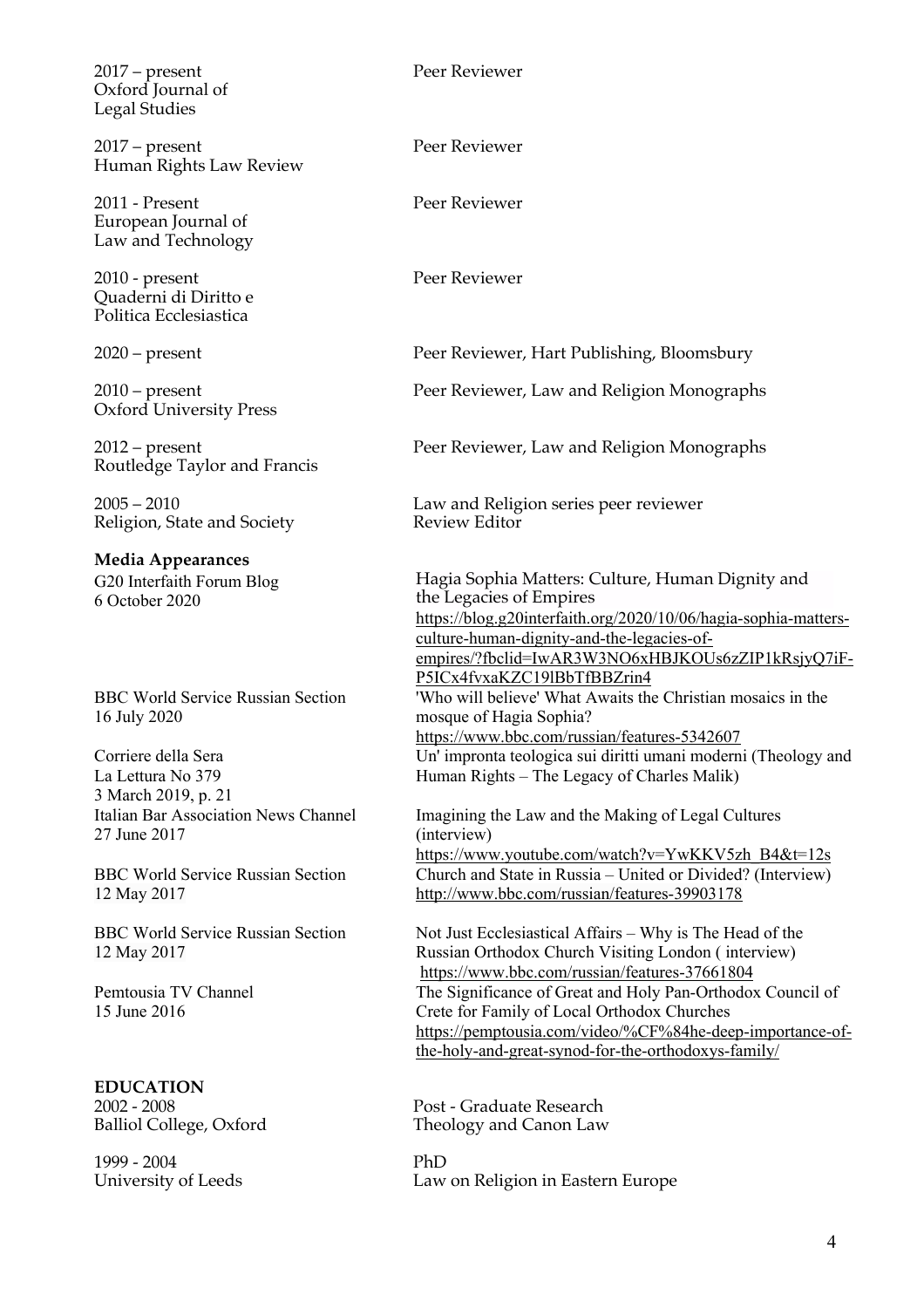1998 -1999 Oxford Brookes University

1991 -1996 Sofia University

1990 -1996 Sofia University

#### **Referees**

Prof Sir Malcolm Evans OBE The School of Law University of Bristol Wills Memorial Building Queens Road Bristol BS8 1RJ Tel: 0117 954532 M.D.Evans@bristol.ac.uk Advanced Diploma in Law Research Paper: Tort in Cyberspace

MA Theology 2.1 equivalent

LLM Law 2.1 equivalent

Judge Ioannis Ktistakis European Court of Human Rights Allée des Droits de l'Homme, 67000 Strasbourg, France yktistakis@gmail.com

Prof W Cole Durham Jr International Centre for Law and Religion Studies Brigham Young University 452 JRCB Provo, UT 84602 USA Tel+1 (801) 376-6395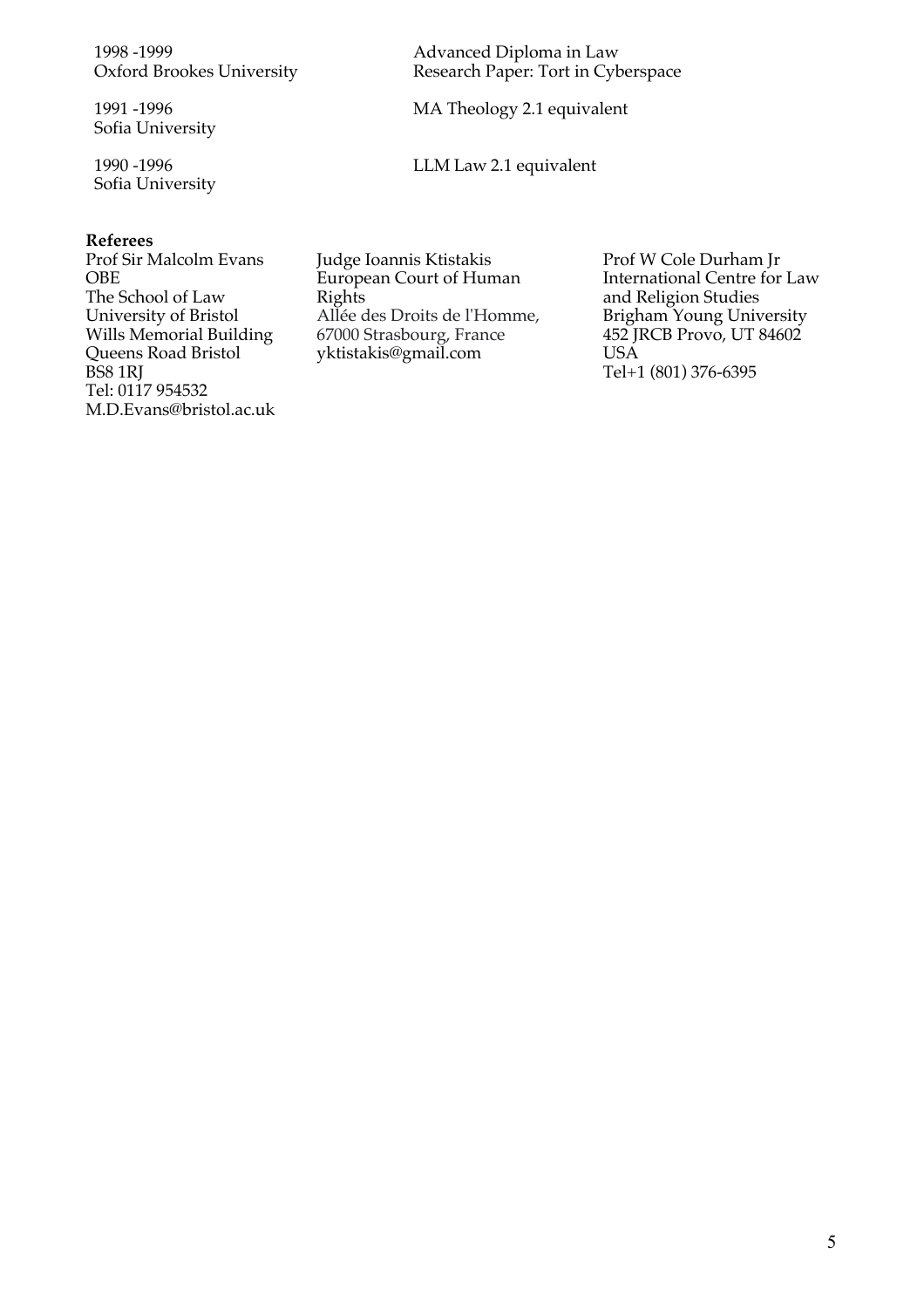### **PUBLICATIONS AND CONFERENCE PAPERS PUBLICATIONS**

## **Books**

*Holy Sites and International Law*, Oxford University Press (2022) **Public International Law Edited Works**

*The Changing Nature of Religious Rights Under International Law* (Co-edited with M. Evans and J. Rivers) Oxford University Press (2015) Public International Law / EU Law **Journal Articles**

*Οἰκονομία and Custom in the Canonical Commentaries of Theodore Balsamon*, In Kanon - Jahrbuch der Gesellschaft für das Recht der Ostkirchen Band 2016 Legal History/Canon Law Canon Law / Legal History

*Forum Internum and Forum Externum in International law and in Canon Law* (Religion and Human Rights 7: 2012) pp. 183 – 214 Public International Law

*Legal Protection of Sacred Places as a Medieval Gloss – Towards Working 'Soft Law' Guidelines Under Public International Law* (Law and Justice, No. 167, 2011,) pp. 27 – 53 Public International Law

*Neutrality in the Jurisprudence of the European Court of Human Rights – co-authored with* Malcolm Evans (Religion, State and Society, Volume 36, Issue 3, September 2008) pp. 225 – 250 Public International law / Human Rights

*Freedom of Religion or Belief in the Jurisprudence of the Bulgarian Constitutional Court* (Religion, State and Society, Volume 36, Issue 3 September 2008,) pp. 205-223

*Legal Perspectives and Religious Perspectives of Religious Rights Under International Law in The Vatican Concordats (1963-2004),* (Law and Justice Journal 2007 pp. 30 - 53) Public International Law

*Church - State Relations under the Bulgarian Denominations Act 2002: Religious Pluralism and Established Church* (Religion, State and Society Vol. 33, No. 4, December 2005) pp. 315 -337 Law and Religion

## **Book Chapters:**

*Imagining the Law of Nations in the First Millennium – Theology and Canon Law of the Byzantine Commonwealth*, In P Slotte et al Christianity and International Law (Cambridge University Press 2020) Public International law, Legal History

*Christian Tattoos as a Normative Demarcation of Memory, Defiance and Eternal Return*, In M Diez Bosch, A Melloni et al Perplexed Religion. Blanquerna Observatory on Media, Religion and Culture, Universitat Ramon Llull, Barcelona 2019 pp. 57 – 72 Law and Religion/Legal Semiotics

*Developing and Implementing Innovative Preventative Mechanisms for Protection of Religious Heritage Sites Through Soft Law Approaches*, In Anna Mambelli and Valentina Marchetto

(Eds.) Naming the Sacred. Religious Toponomastics in History, Theology and Politics (Vandenhoeck & Ruprecht, 2018) pp.  $14\overline{5} - 170$  Cultural Heritage/Law and Religion *Marginal Neutrality – Neutrality and Margin of Appreciation in the Art 9 Jurisprudence of the European Court of Human Rights* (Co-authored with Malcolm Evans) In J. Temperman (Ed.) The European Court of Human Rights and the Freedom of Religion or Belief: The 25 Years since Kokkinakis (Brill, 2019) pp. 128 – 152 Public International Law

*Freedom in an Algorithm's Dominion - Privacy, Data Protection and Cybersecurity in a Digital Age*, In Salvatore Sica, Giorgio Giannone Codiglione (Eds) Security and Hate Speech Personal safety and Data security: rights in the Age of social Media (Il Mulino, Bologna 2018) pp. 197-218 Privacy and Data Protection

*Freedom of Religion of Belief Universality and Subsidiarity in the Jurisprudence of the European Court of Human Rights*, In E Gerle, G. Gunner and D. Foster (Eds.) Many Modernities. Freedom of Religion in Different Settings (Wipf and Stock, 2018) Public International Law/Law and Religion

*New Worlds and New Churches – The Eastern Orthodox Churches in the European Union.* In J. Chaplin et al God and the EU. (Routledge 2016) pp. 70-88 Religion and Foreign Policy Religious Exceptionalism, Religious Rights, and Public International Law. In P Petkoff, M. Evans, J. Rivers (Eds.) The Changing Nature of Religious Rights Under International Law (Oxford University Press, 2015) pp. 211-234 Public International Law / EU Law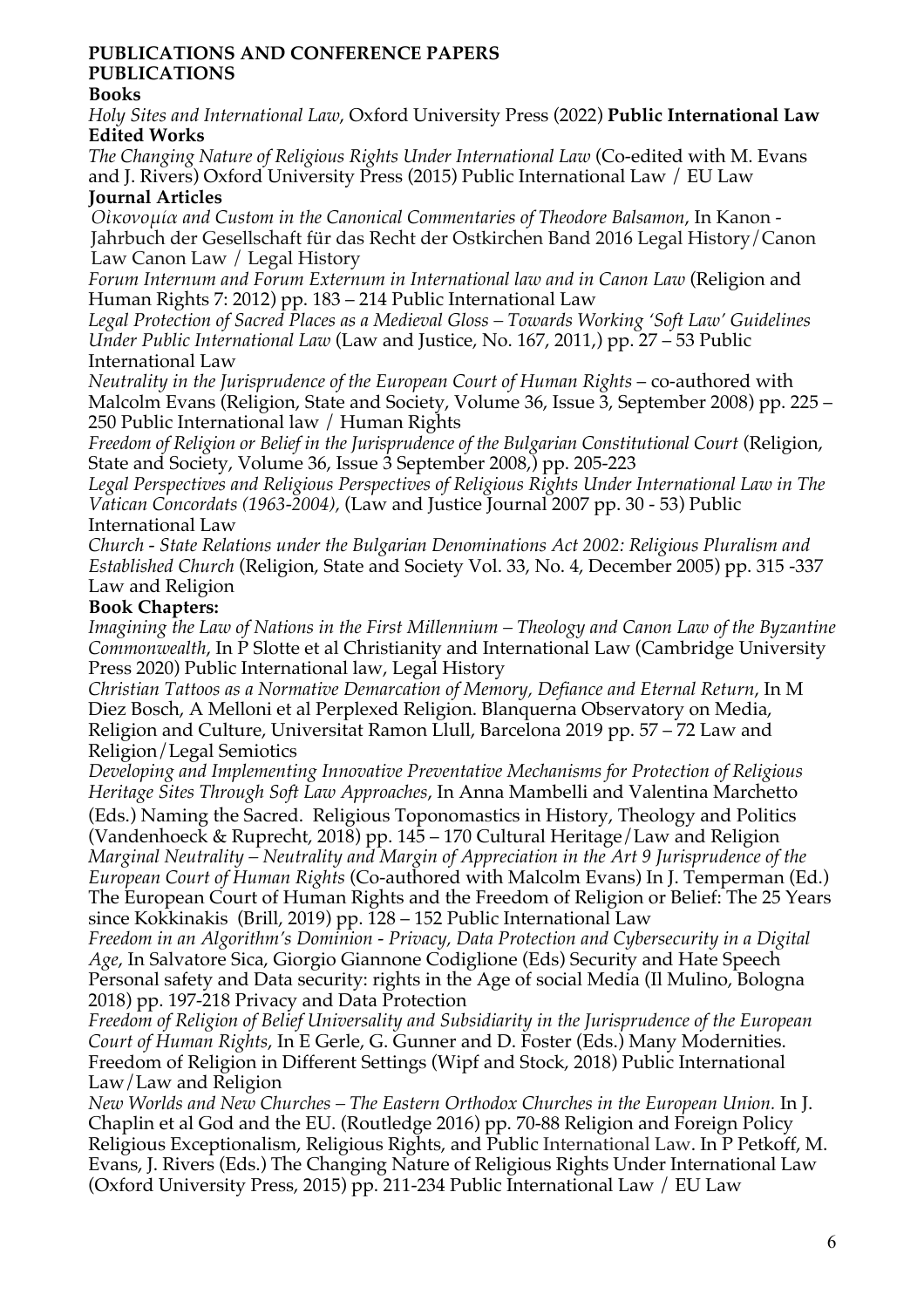*Soft Law Approaches in the Protection of Sacred Places.* In S Ferrari et al (Eds.) Legal Protection of Sacred Places in the Mediterranean (Ashgate 2014) pp. 57-74 Public International Law Religious Symbols in the Public Sphere - Concurring Legal Approaches in Ferrari, S. (Ed.), Law and Religion in the 21st century: Relations between States and Religious

Communities, (Ashgate 2011) pp. 297-304 Human Rights / Public International Law *The Law on Religion in Bulgaria in the Light of European Integration* in J. Sutton , W.van den Bercken (Eds.) Orthodox Christianity And Contemporary Europe, (Peeters 2003) pp. 485- 502 EU Law / Public Law

# **CONFERENCE PAPERS:**

More that 150 papers presented in the period between 1996 - 2018 at major high impact international conferences and workshops in the UK and overseas featuring academics, legal practitioners, policy makers, international organisations' officials, religious leaders and parliamentarians. Topics include law and religion, EU law, public international law, intellectual property and legal history. A list of selected papers is included:

*Between Vagueness of Law and Legal Certainty - Apophatic and Cataphatic Strategies in the Imagining of the New Legal Frontiers*, Conference: Dark Side of the Law, Juris Diversitas 7th General Conference: 3-5 June 2020, Catania

*Religious Cultural Heritage and Economic Sustainability*, Conference in Sacred Places Bar-Ilan University, Tel Aviv, 17-18 July 2019 **Cultural Heritage**

*Religious Cultural Heritage*, HUDIRE-DEVCO Conference, Brussels 15-16 June 2019 **Cultural Heritage**

*Religious Voices and the Making of Modern Human Rights*, Centre for the Comparative Study of the Monotheistic Religions, Doshisha University, Kyoto, 5 June 2019 **Legal** 

## **History/Theology**

The setting of Normative Spaces and Initiation to the Mysteries in Plato's Symposium, European Academy of Religion, Bologna, March, 2019 **Legal Philosophy**

*Charles Malik and the Making of the UDHR*, Conference: 'Religious Voices and the Making of Modern Human Rights', Pontifical University Antonianum, Rome 20 – 22 January 2019 *Theology and International law*, "Christianity and International Law Workshop" Law Faculty, Helsinki, 1-2 November 2018 **Public International Law**

*Plato's Symposium and the Crafting of Normative Spaces – the Christian Platonism of Vjacheslav Ivanov*, Conference "Christian and Muslim Receptions of Plato and Aristotle" 25-26

November 2018, Regent's Park College, Oxford **Legal Semiotics**

*Charles Malik, Christology and the Making of the Universal Declaration of Human Rights*, Centre for Christianity and Culture, Regent's Park Oxford, 21 November 2018 **Public** 

### **International Law/Legal History**

*Religion, Innovation and Sustainable Development*, G20 Interfaith Forum on Religion and Sustainable Development "Building Consensus for Fair and Sustainable Development: Religious Contributions for a Dignified Future", Buenos Aires, Argentina, 26-28 September 2018, **Intellectual Property/Law and Religion**

*Religious Voices and the Making of the Universal Declaration of Human Rights*, Conference "Human Dignity" Christ Church College, Oxford 3-4 August 2018 **Public International Law/Legal History**

*Just War Revisited*, Colloquium as part of the Ministerial on Religious Freedom convened by the US Department of State, "The Impact of War on Religious Freedom" 27 July, 2018 US Senate.

## **International Law/Legal History**

*Financing Religious Associations from Comparative Law Perspectives*, Christi Church, Oxford 7 August 2018, **Comparative Law and Religion**

*Canon Law and Normative Landscapes*, Conference "The Holy and Great Council of the Orthodox Church: Orthodox Theology in the 21st Century." 22-24 May 2018 University of Thessaloniki, Greece **Law and Religion**

*Legal Protection of Holy Sites*, European Academy of Religion, Bologna, Italy, 6 - 7 March 2018 Cultural Heritage Protection **Law and Religion, Cultural Heritage Protection** *Tattoos and Normative Schisms*, "Tattoo Iconologies Semiotics Conference", Palermo, Italy, 1-2 December 2017 **Legal Semiotics**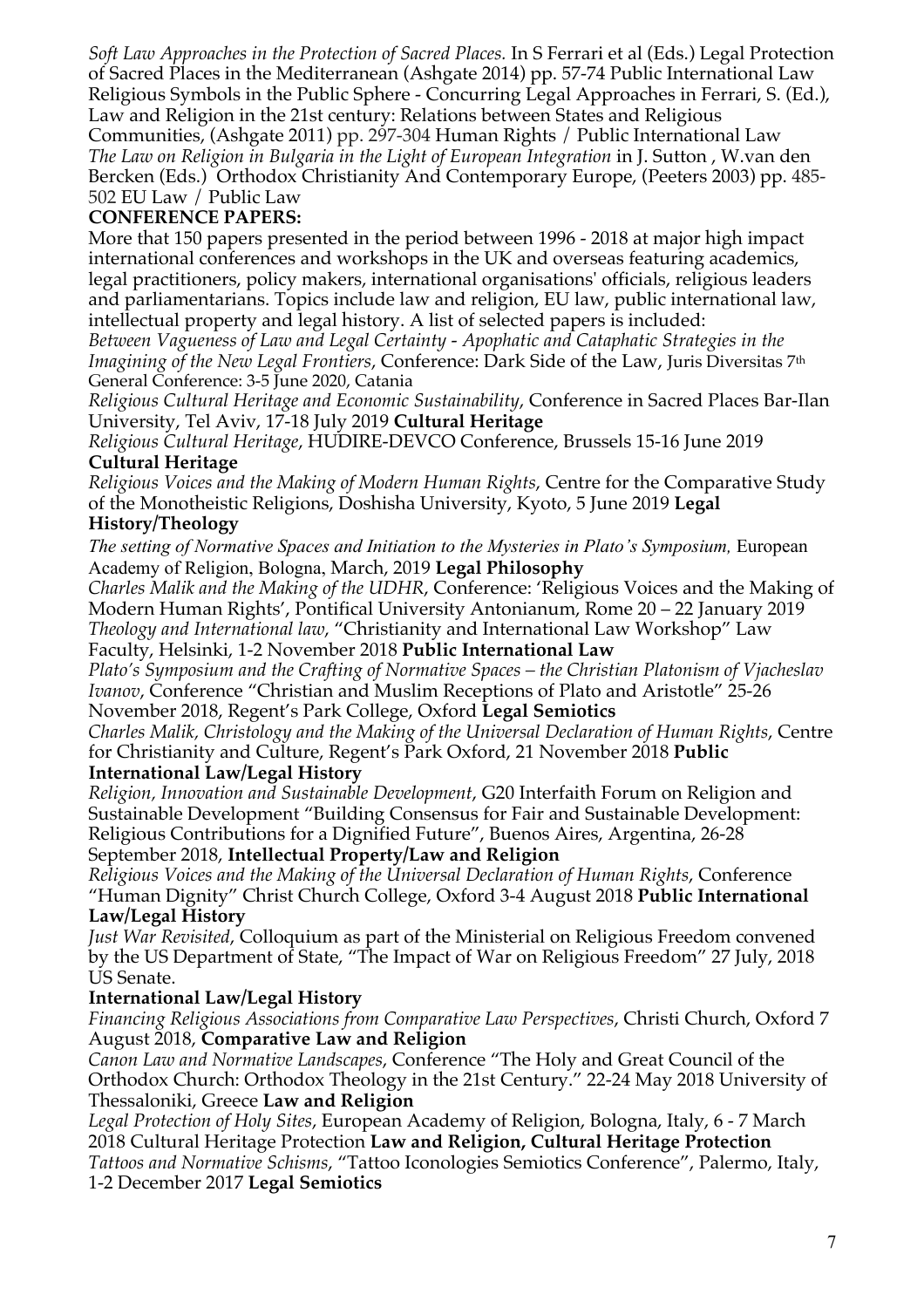*Sacred Places and International Law*, Conference of European Churches Colloquium, Cyprus, November 2017 **Cultural Heritage Protection**

*Legal Protection of Sacred Places*, UNESCO Chairs Conference "Naming the Sacred", Jerusalem, Tantur Ecumenical Institute, October 2017 **Cultural Heritage Protection** Law and Religion – Emerging Trends, European Academy of Religion, Bologna, Italy 18 – 22 June 2017 **Law and Religion**

*Religion, Innovation, Media, and Sustainable Development – Shaping the Discourse*, G20 Interfaith Forum "Religion, Sustainable Development, and the Refugee Crisis." 15 - 17 June 2017, Potsdam, Germany **Cultural Heritage and Media Law**

*Religion and Cultural Heritage Protection*, Conference "Religious Pluralism, Heritage, and Social Development in Africa" African Consortium for Law and Religion Studies Conference, 22 - 24 May, 2016, Addis Ababa, Ethiopia **Cultural Heritage Protection** *Freedom of Religion or Belief, Security and Foreign Affairs*, House of Lords, Westminster, London, 21 March 2016 **Public International Law**

*International Approaches to the Legal Protection of Sacred Places and Cultural Heritage*, Conference Sacred Places and Cultural Heritage, Van Leer Jerusalem Institute, 16-17 March 2016 **Public International Law**

*Religious Freedom and Children's Rights*, United Nations, New York, 23 October 2015 **Public International Law**

*Religion, Cultural Heritage and Sustainable Develop*ment, G20 Interfaith Summit "Religion, Harmony and Sustainable Development" Istanbul, Turkey, 16-18 November 2015 **Cultural Heritage Protection**

*European Commitments to the Protection of Freedom of Religion or Belief*, Conference of European Churches Conference in Halki, Turkey, September 2015 **Public International Law**

Religious Rights – Secular Duties, Law and Religion Conference, Van Leer Jerusalem Institute, 22 - 23 March 2015 **Law and Religion**

*Religious Exceptionalism and Religious Discrimination,* Conference: "Freedom of Religion and Belief and the Workplace", United Nations, New York, November 2014 **Public International Law**

*Religion, International Law and Foreign Policy*, Conference: "Religion and Foreign Policy" Georgetown, Washington DC October 2014 **Public International Law**

*Clergy Training in Bulgaria – Legal Framework*, Conference "State Involvement for Clergy Training in the European Union", European Consortium for Church and State Research, Strasbourg 15 – 16 November 2013 **Law and Religion**

*Religious Actors and International Law*, International Seminar on Religions and International Relations on "State-Religions Arrangements in a Post-Western World: A Cross-Cultural Dialogue on Freedom of Religion" organized by ISPI, along with the Italian Ministry of Foreign Affairs and the Autonomous Province of Trento, to be held in Trento (Italy) 17-18 October 2013 **Public International Law**

*Religion and International Law in Russia's Foreign Policy,* International Relations Seminar, 7 February 2013, St Antony's College, Oxford **Public International Law**

*Legal Protection of Holy Places,* Wilton Park Conference/ UK Foreign and Commonwealth Office, Canada House, London, 3 – 5 December 2012 **Public International Law** *New Perspectives on Freedom of Religion or Belief,* Conference "Emerging Issues in Religious

Freedom Worldwide" Conference: October 25, 2012 BIC United Nations Office, New York **Public International Law**

*Religion and Intellectual Property,* 5th International Conference on Information Law, Corfu, 29 -30 June 2012 **Intellectual Property**

*Mixed Blessings - The Unholy Alliance between Religion and Intellectual Property* 

Conference 'IP and Legal Theory', Brunel, London 22 July 2011 **Intellectual Property / Law and Religion**

*Discrimination and Paradoxes of Identity Politics in the European Union,*

*Conference* 'Equality, Freedom of Conscience and the Common Good' Lincoln's Inn, London, 17-19 March 2011 **EU Law / Public Law**

*Bulgarian Muslims and the Bulgarian State – Between Religious Autonomy and State interference*